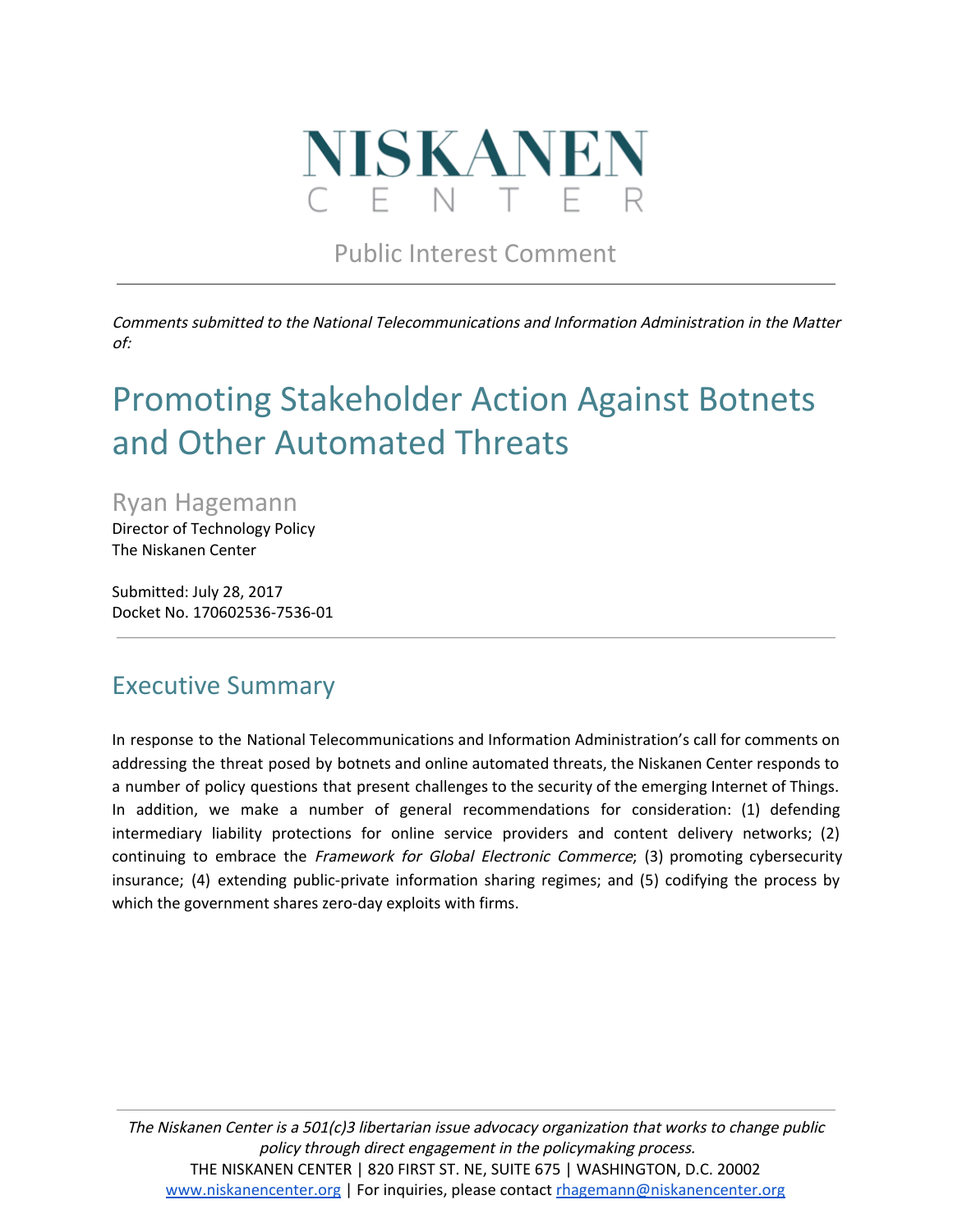# Introduction

An increasing number of everyday objects are connecting to the Internet. New industries of "smart" devices are coming to populate American kitchens and livingrooms, as well as public spaces where WiFi networks are increasingly ubiquitous. These devices—collectively referred to as the Internet of Things (IoT)—are poised to disrupt the consumer market, while providing even bigger benefits to manufacturing productivity and logistics efficiencies. Unfortunately, cybersecurity concerns are a considerable roadblock to greater adoption. For the IoT to make good on its potential benefits, consumers will need to start trusting these systems more than they currently do.

Traditional computing devices like laptops and smartphones are relatively easy to update, with alerts that remind users that an upgrade is available and preference settings that give consumers considerable control over their device. Unfortunately, this PC-era security model does not work for IoT devices, which are more vulnerable to attacks due to individual consumers' inability or unwillingness to update devices, manufacturers' disincentives from embracing security-by-design standards, and more pronounced network effects in which one insecure device can have a ripple effect throughout the IoT ecosystem. As a result, we need to rethink cybersecurity approaches in an age of ubiquitous interconnectivity in which everything from our toasters to our cars are linked to the Internet.

In response to these concerns, the Niskanen Center will answer four of the National Telecommunications and Information Administration's (NTIA) questions (1, 3, 4, and 5) in its recent call for comments. $^1$ 

### Response to Questions

1. What works: What approaches (e.g., laws, policies, standards, practices, technologies) work well for dealing with automated and distributed threats today? What mechanisms for cooperation with other organizations, either before or during an event, are already occurring?

Over half of all companies in the United States are ill-prepared to deal with a cybersecurity attack.<sup>2</sup> However, a majority of firms recognize the need to better-equip themselves against potential cybersecurity attacks. One approach that is gaining popularity among firms is the use of cybersecurity insurance.

Cybersecurity insurance reduces financial risks associated with data breaches, network damage, distributed denial of service (DDoS) attacks, and other related cyber incidents. A growing number of companies are making use of cyber security insurance. According to PricewaterhouseCoopers, cybersecurity insurance annual gross written premiums are set to grow from around \$2.5 billion today

<sup>&</sup>lt;sup>1</sup> "Promoting Stakeholder Action Against Botnets and Other Automated Threats," National Telecommunications and Information Administration, U.S. Department of Commerce, Docket No. 170602536-7536-01, [https://www.ntia.doc.gov/files/ntia/publications/fr\\_ntia\\_cyber\\_eo\\_rfc\\_-\\_rin\\_0660-xc035.pdf.](https://www.ntia.doc.gov/files/ntia/publications/fr_ntia_cyber_eo_rfc_-_rin_0660-xc035.pdf)

<sup>&</sup>lt;sup>2</sup> "The Hiscox Cyber Readiness Report 2017," Hiscox, 2017, [http://www.hiscox.com/cyber-readiness-report/.](http://www.hiscox.com/cyber-readiness-report/)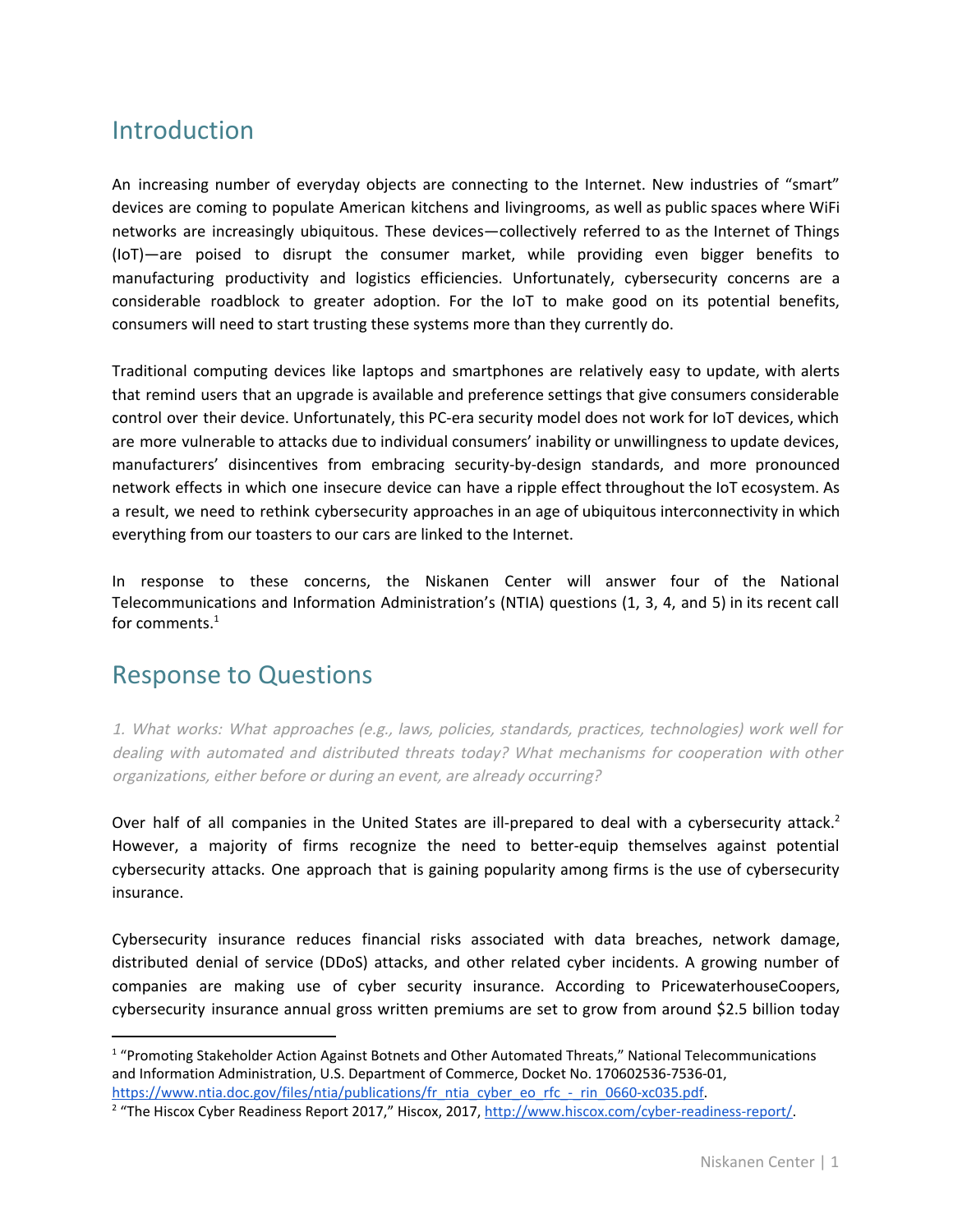to \$7.5 billion by 2020.<sup>3</sup> That growth, however, is likely to face a number of challenges for actuaries attempting to underwrite cybersecurity policies.

Lack of actuarial data presents major challenges for insurance underwriters attempting to accurately quantify cyber risk, resulting in restricted coverage. The Department of Homeland Security National Protection and Programs Directorate is exploring the feasibility of creating a cyber incident data repository "that creates a trusted environment for enterprise risk owners to anonymously share sensitive cyber incident data." A cyber incident data repository could enable insurers to more accurately assess the risks from online security threats and provide better coverage for the potential damages related to cyber incidents. Encouraging firms to purchase cybersecurity insurance can help lead to the adoption of better security practices and cybersecurity response plans tailored to the risks incurred by a variety of business models.

The threat of cybersecurity attacks has also resulted in an emerging collection of cybersecurity products aimed at automating the detection of compromised IoT devices and providing secure pathways to issue security patches at scale. Cloudflare Orbit, for example, is a product that provides IoT vendors and users with the capability to push updates and patches at the network level, defraying the need to rely on updates to the physical devices themselves. Devices using Cloudflare Orbit will first pass through Cloudflare before connecting to the Internet, filtering out malicious activity.<sup>4</sup> Essentially, Orbit operates as a "fog" between the physical device and the networked "Cloud." The fog can filter out suspicious code and activity that would otherwise trickle down to user devices, all without necessitating additional security protocols that are hardcoded into the actual IoT device. Emerging technologies like this can act as additional layers of security for IoT devices, and could help remedy concerns associated with relying on updates on the user-level.

Of course, there are other solutions to protecting against online threats that have require less substantive investments than embracing new technologies. The value of encryption in protecting users, for example, cannot be overstated. New developments in enterprise encryption could also help mitigate more focused attacks, with companies like IBM investing in user-friendly systems that encrypt massive troves of data at multiple levels within a network.<sup>5</sup> Encrypting sensitive data is an important part of ensuring the proliferation of trust in the online ecosystem—which in turn has promoted the growth of the digital economy—and can have a similar effect on the emerging IoT economy.<sup>6</sup>

Additionally, there are a number of ongoing proceedings, industry-based standards and frameworks, and technical analysis efforts aimed at establishing best practices for curtailing the threats posed by

<sup>&</sup>lt;sup>3</sup> "Insurance 2020 & Beyond: Reaping the Dividends of Cyber Resilience," PricewaterhouseCoopers, 2015, [https://www.pwc.com/gx/en/insurance/publications/assets/reaping-dividends-cyber-resilience.pdf.](https://www.pwc.com/gx/en/insurance/publications/assets/reaping-dividends-cyber-resilience.pdf)

<sup>4</sup> Dani Grant, "Introducing Cloudflare Orbit: A Private Network for IoT Devices," Cloudflare Blog, April 27, 2017, [https://blog.cloudflare.com/orbit/.](https://blog.cloudflare.com/orbit/)

<sup>&</sup>lt;sup>5</sup> Lily Hay Newman, "IBM's Plan to Encrypt Unthinkable Amounts of Data," Wired, July 17, 2017, [https://www.wired.com/story/ibm-z-mainframe-encryption/.](https://www.wired.com/story/ibm-z-mainframe-encryption/)

<sup>&</sup>lt;sup>6</sup> Ryan Hagemann and Joshua Hampson, "Encryption, Trust, and the Online Economy: An Assessment of the Economic Benefits Associated with Encryption," Niskanen Center, November 9, 2015, [https://niskanencenter.org/wp-content/uploads/2015/11/RESEARCH-PAPER\\_EncryptionEconomicBenefits.pdf](https://niskanencenter.org/wp-content/uploads/2015/11/RESEARCH-PAPER_EncryptionEconomicBenefits.pdf).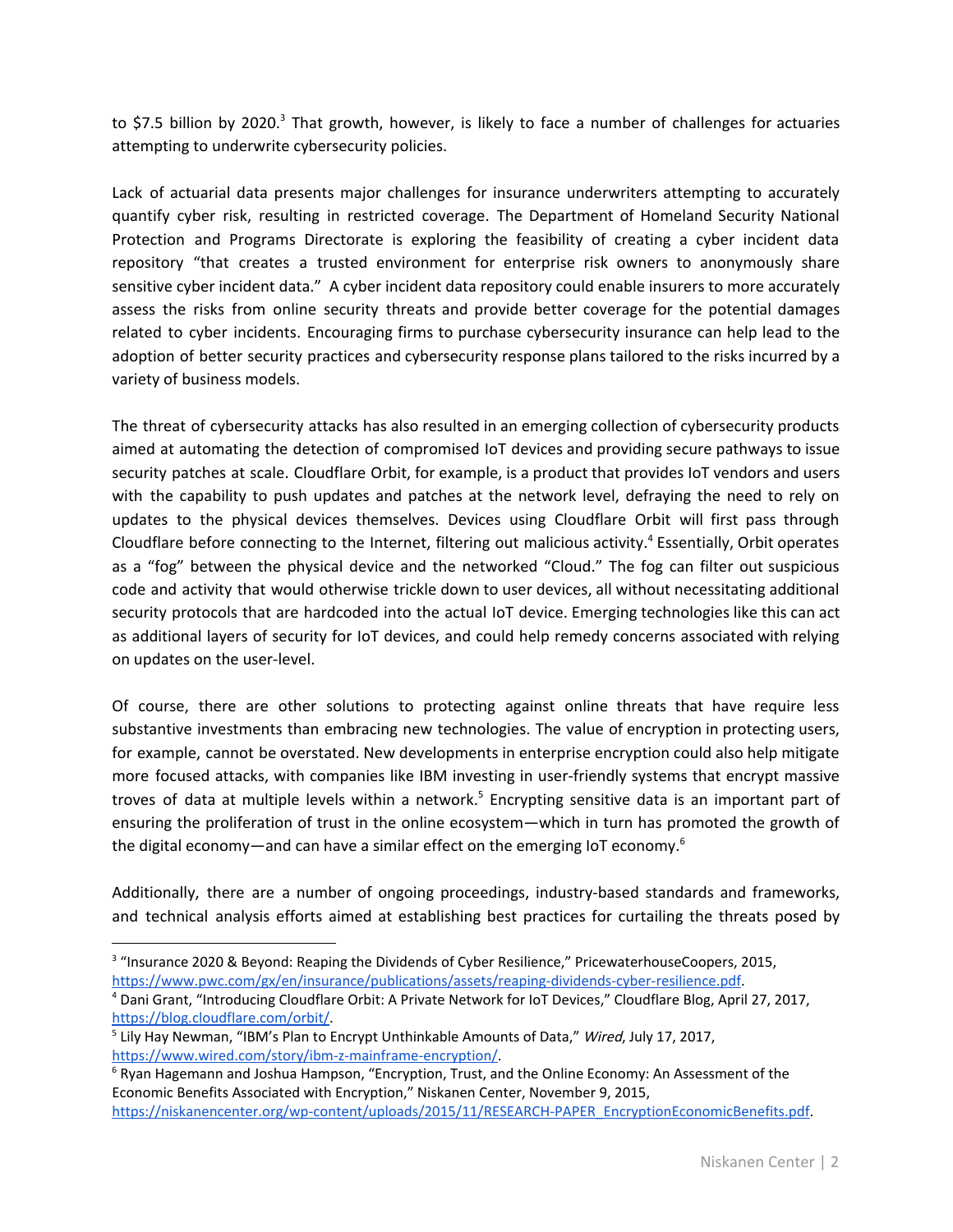#### botnets, as well as promoting a wide range of technical recommendations that can help better inform policymakers' perspectives on these issues.<sup>7</sup>

3. Addressing the problem: What laws, policies, standards, practices, technologies, and other investments will have <sup>a</sup> tangible impact on reducing risks and harms of botnets? What tangible steps to reduce risks and harms of botnets can be taken in the near term? What emerging or long term approaches may be promising with more attention, research, and investment? What are the public policy implications of the various approaches? How might these be managed, balanced, or minimized?

In the near-term, technologies like Cloudflare's Orbit service could be used to help reduce the risks associated with automated botnets, cybersecurity insurance could help incentivize firms to prioritize cybersecurity best practices, and encryption can help users secure their most sensitive data at both network endpoints and in-transit. With specific regards to content delivery networks (CDN) like Cloudflare, government policies should reinforce deference to the intermediary liability protections promoted by the Digital Millennium Copyright Act (DMCA). In order for CDNs to continue offering new and innovative products that can promote online security, policymakers must push back against mistaken assertions that claim they do not qualify for intermediary liability protections under the DMCA. 8

Promoting greater information-sharing between the public and private sector can also help address the problems of online hackers and malicious third parties. In particular, sharing information about "zero-day" exploits and funding bug bounty programs can help secure the digital landscape by promoting greater collaboration and trust among individuals in government, the intelligence community, and private firms. To that end, a good first step would be codifying the vulnerabilities equities process (VEP) in law.<sup>9</sup>

Currently, the VEP is simply an administrative policy. Unbacked by the force of statute, its information-sharing provisions can be withdrawn at any time. Sens. Ron Johnson (R-WI) and Brian Schatz (D-HI), however, have recently proposed the PATCH Act, which would move the VEP into more certain legal territory by enshrining it in law.<sup>10</sup> Efforts like these are important steps in creating a security landscape that further stimulates cooperation in the fight against the proliferation of software vulnerabilities and botnets.

<sup>&</sup>lt;sup>7</sup> In particular, we would direct NTIA's attention to this recently-released technical white paper written in response to the Trump Administration's Executive Order 13800: Industry Technical White Paper, Communications Sector Coordinating Council, July 17, 2017,

[https://docs.wixstatic.com/ugd/0a1552\\_18ae07afc1b04aa1bd13258087a9c77b.pdf](https://docs.wixstatic.com/ugd/0a1552_18ae07afc1b04aa1bd13258087a9c77b.pdf).

<sup>&</sup>lt;sup>8</sup> Ryan Hagemann, Comments submitted to the United States Trade Representative in the Matter of: A Rebuttal to "A Request for Comment on the <sup>2016</sup> Special <sup>301</sup> Out-of-Cycle Review of Notorious Markets," Niskanen Center, Docket No. USTR-2016-2013, submitted October 20, 2016,

[https://niskanencenter.org/wp-content/uploads/2016/10/NiskanenCenter\\_USTRCommentsNotoriousMarketsReb](https://niskanencenter.org/wp-content/uploads/2016/10/NiskanenCenter_USTRCommentsNotoriousMarketsRebuttal.pdf) [uttal.pdf](https://niskanencenter.org/wp-content/uploads/2016/10/NiskanenCenter_USTRCommentsNotoriousMarketsRebuttal.pdf).

<sup>&</sup>lt;sup>9</sup> Ryan Hagemann, "Balancing Cybersecurity and National Security," Niskanen Center, July 28, 2016, https://niskanencenter.org/blog/balancing-cybersecurity-national-security/

<sup>&</sup>lt;sup>10</sup> Ryan Hagemann, "How to Cure What Ails American Cybersecurity," RealClearPolicy, May 18, 2017, [http://www.realclearpolicy.com/articles/2017/05/18/how\\_to\\_cure\\_what\\_ails\\_american\\_cybersecurity.html.](http://www.realclearpolicy.com/articles/2017/05/18/how_to_cure_what_ails_american_cybersecurity.html)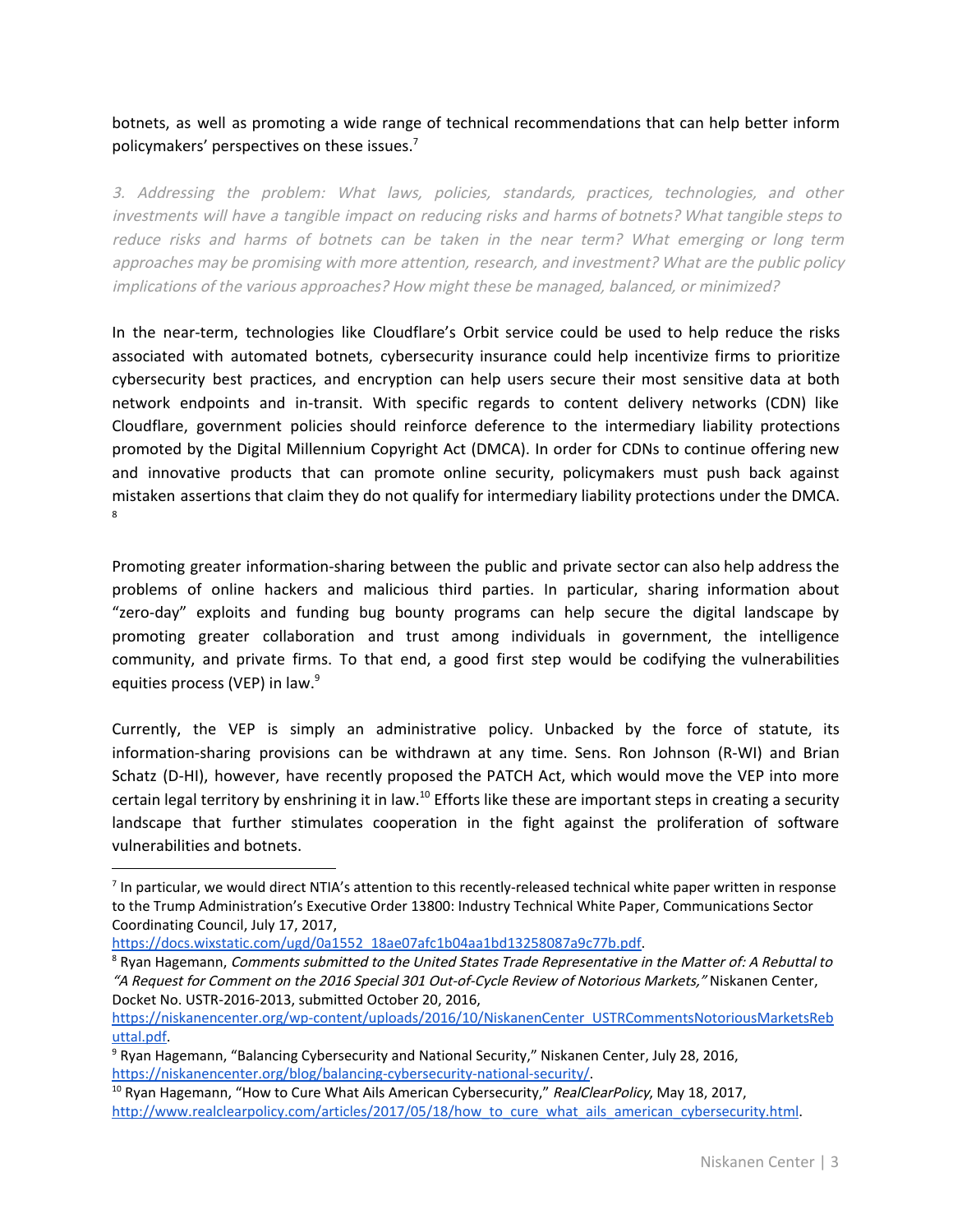4. Governance and collaboration: What stakeholders should be involved in developing and executing policies, standards, practices, and technologies? What roles should they play? How can stakeholders collaborate across roles and sectors, and what should this collaboration look like, in practical terms?

Multistakeholder processes and soft law governance mechanisms have proved a vital source of regulatory flexibility for the IoT and other emerging technology industries. Recently, the Department of Commerce reaffirmed its commitment to the Clinton Administration's Framework for Global Electronic Commerce—the statement of principles that helped the early commercial Internet grow into the major driver of economic growth that it is today.<sup>11</sup> Those principles should continue guiding the Department's treatment of this industry, as the Niskanen Center noted in its supporting comments of the Department's Green Paper on the IoT.<sup>12</sup>

In particular, the Niskanen Center suggests a continuation of the multistakeholder model of emerging technology regulatory governance. This inclusive approach, buttressed by openness and transparency, can help ensure individuals and organizations from the private sector, civil society, and government all have a seat at the table to voice concerns and offer solutions to the many issues confronting the future of the IoT. An approach that respects the tenets of the Framework for Global Electronic Commerce while embracing the multistakeholder process would track closely along the following lines:

Governance of new, untried and untested technologies should begin with industry issuing standards and best practices. A multistakeholder review process—facilitated but not dictated by the appropriate federal agency—should follow, with clear process guidelines and objective goals and deliverables. This process should in no way be predicated on <sup>a</sup> presumption of regulatory action, but merely serve as <sup>a</sup> forum for discussion. Public comments should be sought throughout the process. During this time, firms should be granted <sup>a</sup> default approval to continue operating. Regulators should observe-and-respond to ongoing developments, proposing new rules only if <sup>a</sup> risk-based assessment warrants further action. 13

[https://www.ntia.doc.gov/files/ntia/publications/niskanencenter\\_commentsiotgreenpaperntia.pdf.](https://www.ntia.doc.gov/files/ntia/publications/niskanencenter_commentsiotgreenpaperntia.pdf)

<sup>&</sup>lt;sup>11</sup> The Department of Commerce, Internet Policy Task Force and Digital Economy Leadership Team, "Fostering the Advancement of the Internet of Things," January 12, 2017, p. 11,

[https://www.ntia.doc.gov/files/ntia/publications/iot\\_green\\_paper\\_01122017.pdf](https://www.ntia.doc.gov/files/ntia/publications/iot_green_paper_01122017.pdf). ("Dating back at least to the 1997 Framework for Global Electronic Commerce, the U.S. Government has been operating under the principle that the private sector should lead in digital technology advancement. Even where collective action is necessary, the U.S. Government has encouraged multistakeholder approaches and private sector coordination and leadership where possible. When governmental involvement is needed, it should support and enforce a predictable, minimalist, consistent, and simple legal environment for commerce.")

<sup>&</sup>lt;sup>12</sup> Ryan Hagemann, Comments submitted to the National Telecommunications and Information Administration in the Matter of: Green Paper: Fostering the Advancement of the Internet of Things, Niskanen Center, Docket No. 170105023-7023-01, submitted February 8, 2017,

<sup>&</sup>lt;sup>13</sup> Ryan Hagemann, "New Rules for New Frontiers: A Regulatory Manifesto for Emerging Technologies," Niskanen Center, January 30, 2017,

[https://niskanencenter.org/blog/new-rules-new-frontiers-regulatory-manifesto-emerging-technologies/.](https://niskanencenter.org/blog/new-rules-new-frontiers-regulatory-manifesto-emerging-technologies/)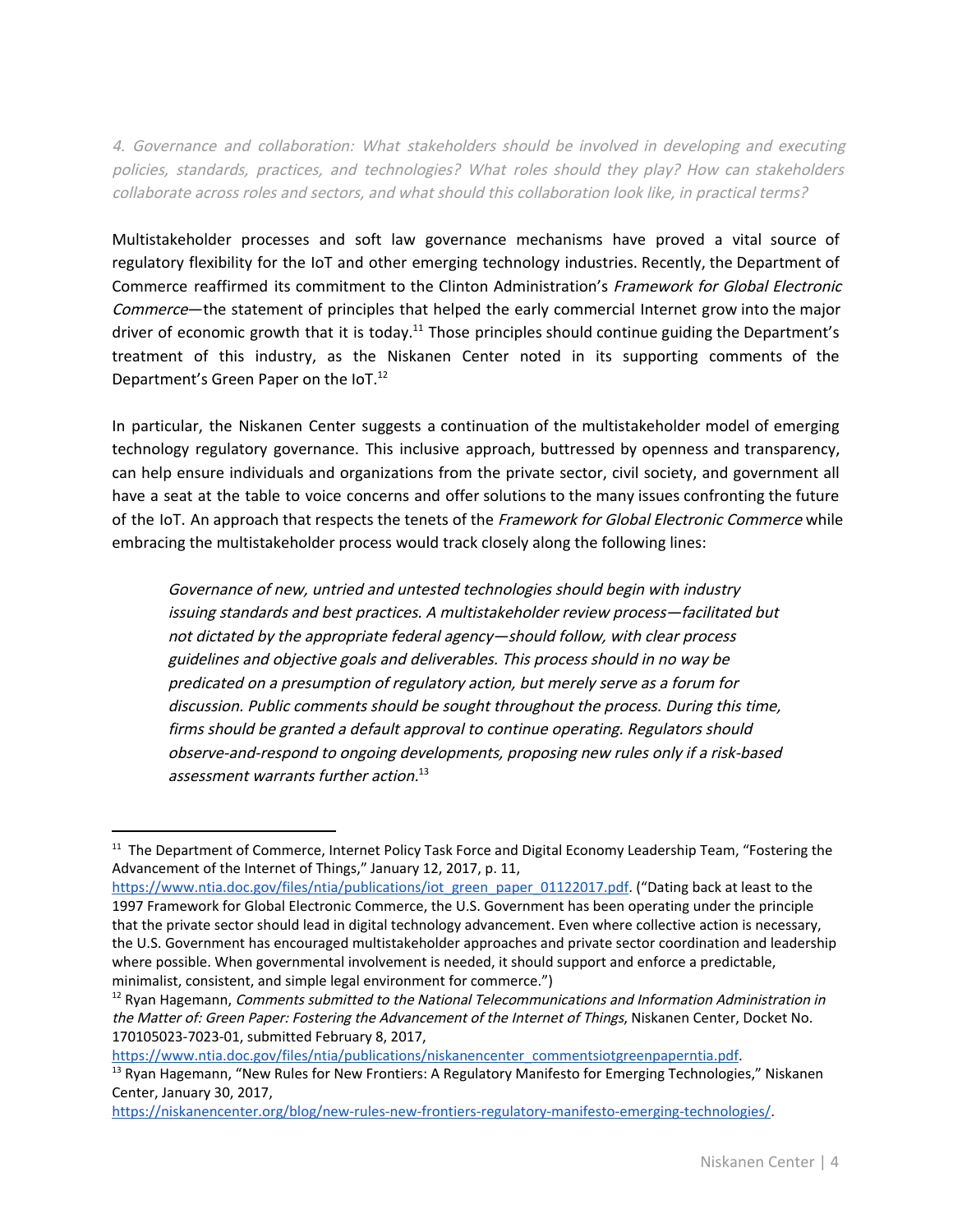In short, collaboration on governing standards should remain an open, inclusive, and iterative process that permits a wide array of stakeholders to have a voice in the process.

5. Policy and the role of government: What specific roles should the federal government play? What incentives or other public policies can drive change?

NTIA is currently in the process of hosting ongoing multistakeholder engagements discussing the environment surrounding upgrading and patching devices in the IoT ecosystem.<sup>14</sup> Those proceedings have thus far been extremely productive, and have even resulted in positive engagement with the Federal Trade Commission on the need for appropriately communicating how manufacturers will safeguard consumers' IoT devices.<sup>15</sup> NTIA and the Department of Commerce should continue playing the role of a convener of these types of multistakeholder meetings while ensuring they remain open and transparent processes in which all interested parties can engage.

# General Recommendations

Whether aiming to increase endpoint security for IoT devices or disrupting malicious network activity conducted through automated botnets and DDoS attacks, the government can play a positive role in promoting information sharing and incentivizing the adoption of new technological solutions. What it cannot do, however, is impose security through top-down dictates. With that in mind, the Niskanen Center would recommend NTIA and the Department of Commerce consider alternatives to a more heavy-handed regulatory regime. We recommend:

- 1. Defending intermediary liability protections for CDNs and other online service providers;
- 2. Continuing to embrace the *Framework for Global Electronic Commerce* as the guiding principles governing the Department's perspective on IoT regulatory approaches;
- 3. Leading on embracing cybersecurity insurance by implementing federal cybersecurity insurance requirements for contractors, examining the feasibility of providing tax breaks for insurers, and permitting data sharing to help develop actuarial assessments of the cybersecurity threat landscape;
- 4. Promoting information-sharing initiatives between the public and private sectors; and
- 5. Codifying the VEP in law to ensure appropriately-vetted zero-day exploits can be quickly and effectively disseminated for patching.

[https://www.ntia.doc.gov/other-publication/2016/multistakeholder-process-iot-security.](https://www.ntia.doc.gov/other-publication/2016/multistakeholder-process-iot-security)

<sup>&</sup>lt;sup>14</sup> "Multistakeholder Process; Internet of Things (IoT) Security Upgradability and Patching," National Telecommunications and Information Administration,

<sup>&</sup>lt;sup>15</sup> Federal Trade Commission Public Comment on "Communicating IoT Device Security Update Capability to Improve Transparency for Consumers," Communicating Upgradability and Improving Transparency Working Group, Multistakeholder Process on Internet of Things Security Upgradability and Patching, National Telecommunications and Information Administration,

[https://www.ftc.gov/system/files/documents/advocacy\\_documents/ftc-comment-national-telecommunications-in](https://www.ftc.gov/system/files/documents/advocacy_documents/ftc-comment-national-telecommunications-information-administration-communicating-iot-device-security/170619ntiaiotcomment.pdf) [formation-administration-communicating-iot-device-security/170619ntiaiotcomment.pdf.](https://www.ftc.gov/system/files/documents/advocacy_documents/ftc-comment-national-telecommunications-information-administration-communicating-iot-device-security/170619ntiaiotcomment.pdf)